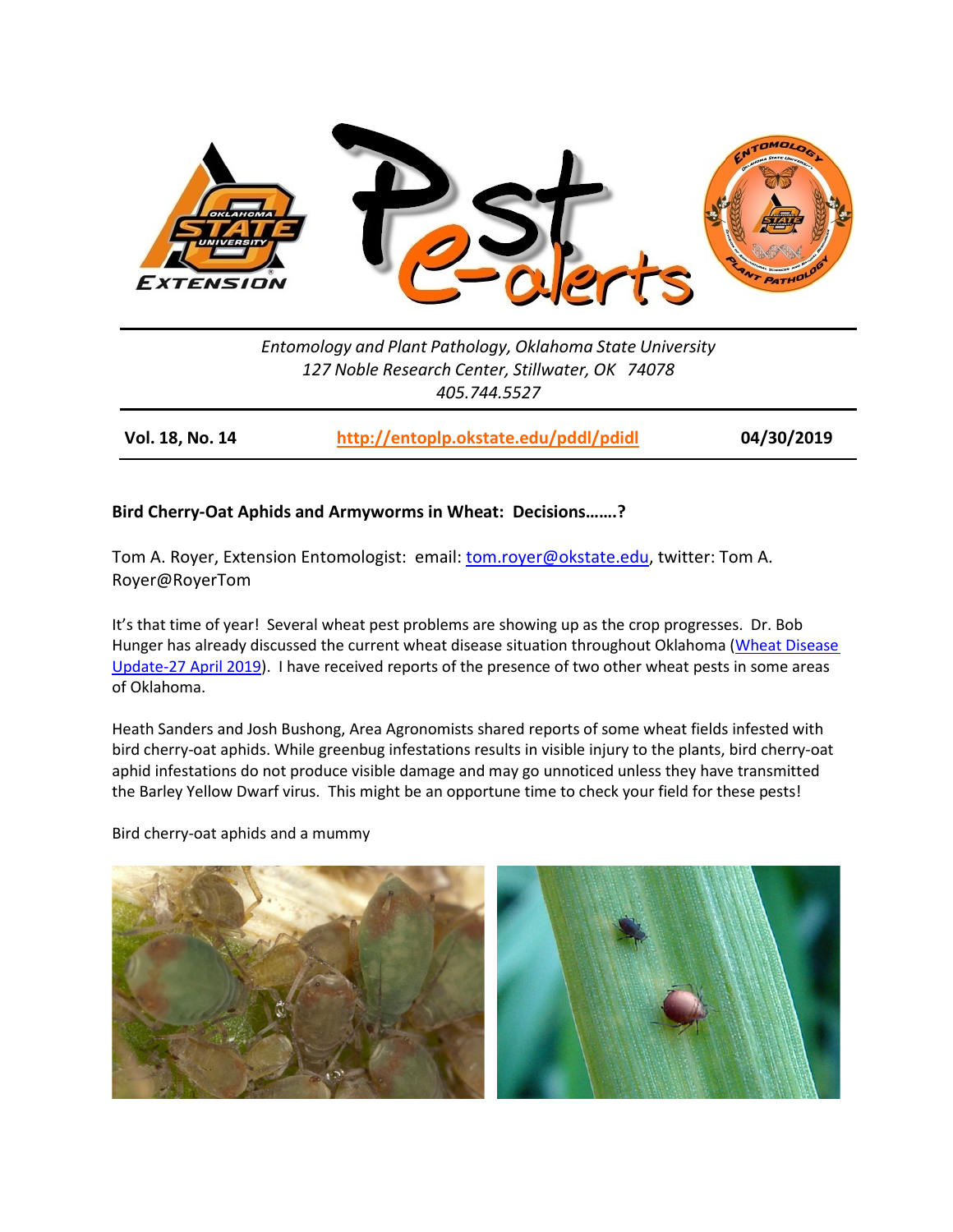My suggestion is to scout the field beforehand to determine if there are GROWING numbers of bird cherry oat aphids that could be of concern. Count bird cherry oat aphids on each of 25 randomly selected tillers across a zigzag transect of the field and note mummy activity. If 10-20% of bird-cherry oat aphids are mummies, and there are numerous lady beetle larvae in the wheat, control may not be warranted.

Unpublished research provided by Dr. Kris Giles (OSU) and Dr. Norm Elliott (USDA-ARS) combined with studies on spring wheat from the Dakotas and Minnesota indicate that 20-40 BCOA per tiller causes 5- 9% yield loss before wheat reaches the boot stage. My suggestions: if BCOA numbers average 10-20 per tiller, figure on a 5% loss, if 20-40 per tiller, figure a 7% loss, and if BCOA aphids are more than 40 per tiller, figure a 9% loss.

| <b>Estimate APHIDS PER TILLER</b><br>/tiller = | Total # aphids | /25 tillers                       |         |
|------------------------------------------------|----------------|-----------------------------------|---------|
| Estimate CROP VALUE \$<br>/acre =              | Expected yield | bushels/acre $X$ \$               | /bushel |
| Calculate CONTROL COSTS \$<br>$/$ acre =       | Insecticide \$ | /acre + Application $\frac{2}{5}$ | /Acre   |
| PREVENTABLE LOSS \$<br>/acre = Crop value \$_  |                | loss from aphids/tiller.          |         |

If PREVENTABLE LOSS IS **GREATER THAN** CONTROL COSTS **TREAT** IF PREVENTABLE LOSS IS **LESS THAN** CONTROL COSTS **DON'T TREAT** 

Here is a Table of Preventable Loss estimates for bird cherry-oat aphids for expected yields of 30 to 50 bushels per acre, expected wheat prices of \$3.50, \$4.00, and \$4.25 per bushel, and bird cherry-oat aphid numbers of 10-20, 20 to 40, and over 40 per tiller.

|                       |                       |                        | Preventable Loss from BCO Aphids (\$ per acre) |               |           |
|-----------------------|-----------------------|------------------------|------------------------------------------------|---------------|-----------|
| <b>Expected Yield</b> | <b>Expected Price</b> | Crop Value             | $10 - 20$                                      | 20-40         | More than |
| (Bushels/Acre)        | (\$ per bushel)       | $(5 \text{ per acre})$ | aphids/tiller                                  | aphids/tiller | 40/tiller |
| 30                    | \$3.50                | \$105.00               | \$5.25                                         | \$7.35        | \$9.45    |
| 35                    | \$3.50                | \$122.50               | \$6.13                                         | \$8.58        | \$11.03   |
| 40                    | \$3.50                | \$140.00               | \$7.00                                         | \$9.80        | \$12.60   |
| 45                    | \$3.50                | \$157.50               | \$7.88                                         | \$11.30       | \$14.18   |
| 50                    | \$3.50                | \$175.00               | \$8.75                                         | \$12.25       | \$15.75   |
|                       |                       |                        |                                                |               |           |
| 30                    | \$4.00                | \$120.00               | \$6.00                                         | \$8.40        | \$10.80   |
| 35                    | \$4.00                | \$140.00               | \$7.00                                         | \$9.80        | \$12.60   |
| 40                    | \$4.00\$              | \$160.00               | \$8.00                                         | \$11.20       | \$14.40   |
| 45                    | \$4.00                | \$180.00               | \$9.00                                         | \$12.60       | \$16.20   |
| 50                    | \$4.00                | \$200.00               | \$10.00                                        | \$14.00       | \$18.00   |
|                       |                       |                        |                                                |               |           |
| 30                    | \$4.25                | \$127.50               | \$6.38                                         | \$8.93        | \$11.48   |
| 35                    | \$4.25                | \$148.75               | \$7.43                                         | \$10.40       | \$13.37   |
| 40                    | \$4.25                | \$170.00               | \$8.50                                         | \$11.90       | \$15.30   |
| 45                    | \$4.25                | \$191.25               | \$9.56                                         | \$13.38       | \$17.20   |
| 50                    | \$4.25                | \$212.50               | \$10.62                                        | \$14.87       | \$19.12   |
|                       |                       |                        |                                                |               |           |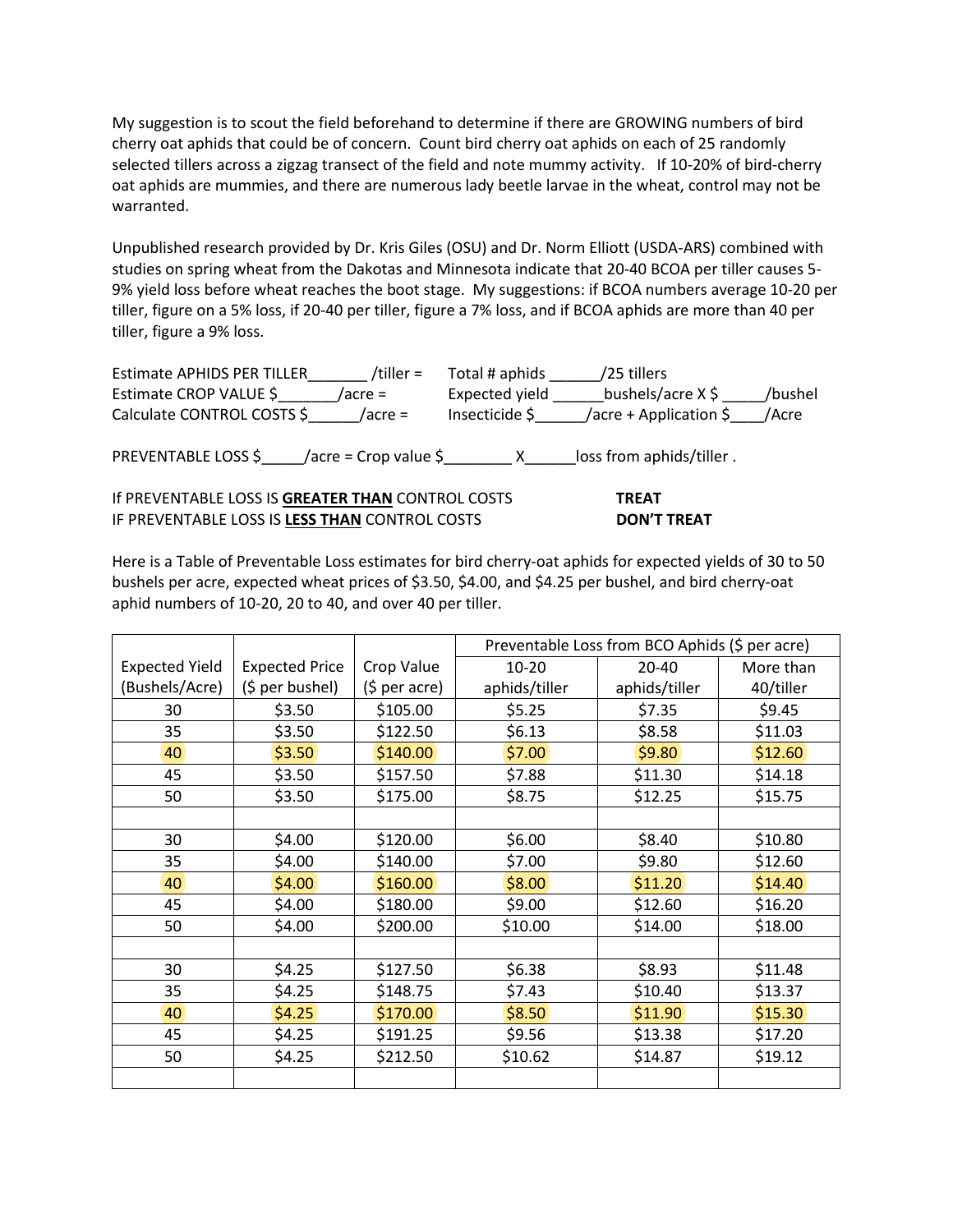I have also received scattered reports of armyworms in wheat. This cool, rainy spring weather, while providing good growing conditions for wheat, is also good for "growing" armyworms. Armyworm infestations typically occur in late April through the first two weeks of May. They damage wheat by feeding on leaves, the awns, and occasionally by clipping the head from developing plants. The head clipping I have noticed over the years is usually restricted to secondary tillers with very small, green heads that contribute very little to yield.

Armyworm and "head clipping"





Since armyworm infestations occur more frequently around waterways, areas of lush growth, or areas with lodged plants, check them first to determine the size of the infestation. Early signs of an infestation include leaves with ragged margins that have been chewed. You may find "frass" i.e. the excrement from armyworm caterpillars, around the base of wheat stems and clipped heads.



Armyworms: feeding on head, and scouting



Scout for armyworms, at 5 or more locations looking for "curled up worms". Armyworm caterpillars tend to feed at night, so a good strategy is to bring a flashlight and look at fields after dusk when they are feeding up on the plant stems.

The suggested treatment threshold for armyworms is 4-5 caterpillars per linear foot of row. Generally if wheat is **past** the soft dough stage, control is not warranted unless obvious head clipping can be seen, and caterpillars are still present and feeding.